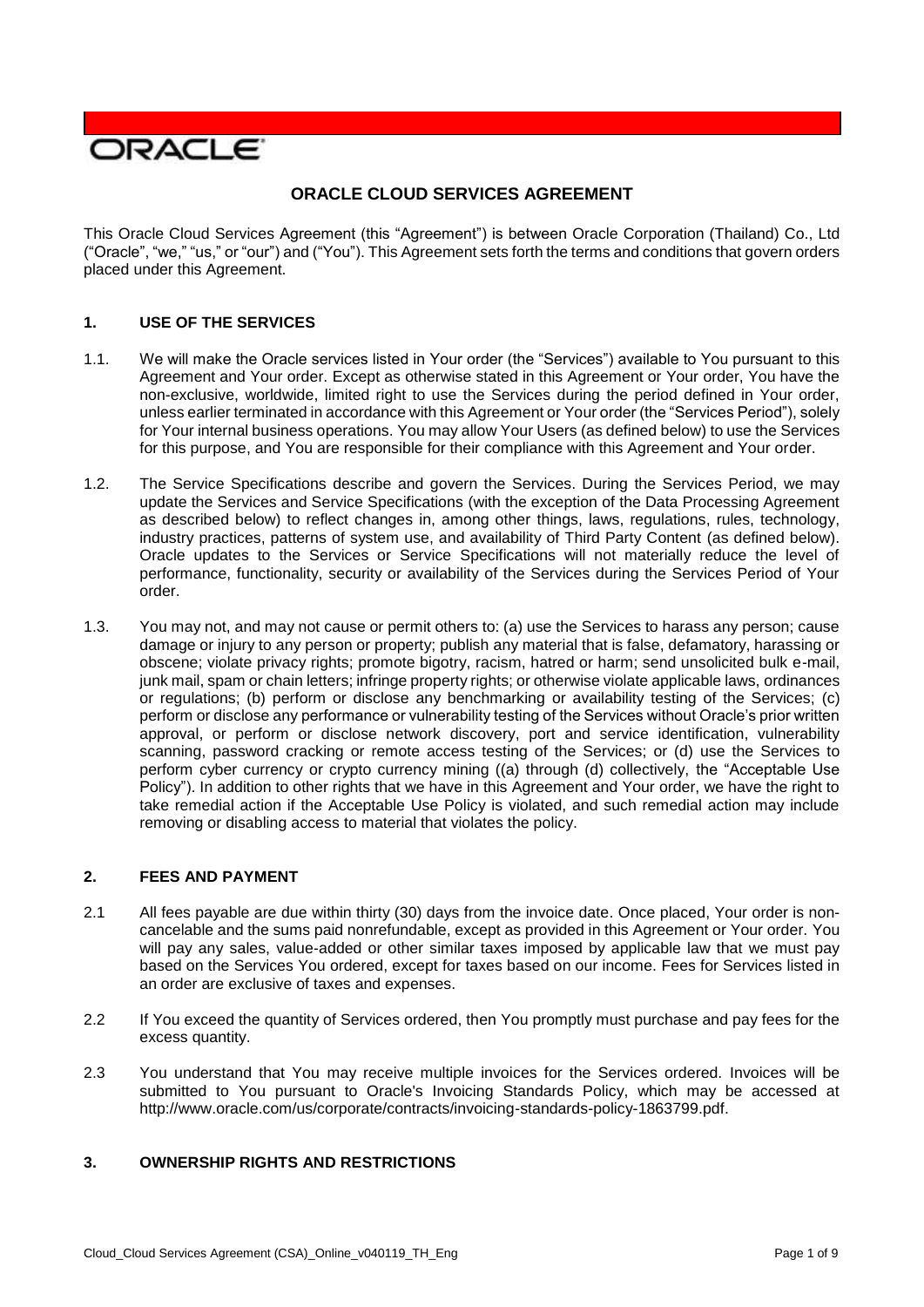- 3.1. You or Your licensors retain all ownership and intellectual property rights in and to Your Content (as defined below). We or our licensors retain all ownership and intellectual property rights in and to the Services, derivative works thereof, and anything developed or delivered by or on behalf of us under this Agreement.
- 3.2. You may have access to Third Party Content through use of the Services. Unless otherwise stated in Your order, all ownership and intellectual property rights in and to Third Party Content and the use of such content is governed by separate third party terms between You and the third party.
- 3.3. You grant us the right to host, use, process, display and transmit Your Content to provide the Services accuracy, quality, integrity, legality, reliability, and appropriateness of Your Content, and for obtaining pursuant to and in accordance with this Agreement and Your order. You have sole responsibility for the all rights related to Your Content required by Oracle to perform the Services.
- 3.4. You may not, and may not cause or permit others to: (a) modify, make derivative works of, disassemble, decompile, reverse engineer, reproduce, republish download or copy any part of the Services (including data structures or similar materials produced by programs); (b) access or use the Services to build or support, directly or indirectly, products or services competitive to Oracle; or (c) license, sell, transfer, available the Services to any third party except as permitted by this Agreement or Your order. assign, distribute, outsource, permit timesharing or service bureau use of, commercially exploit, or make

## **4. NONDISCLOSURE**

- 4.1. By virtue of this Agreement, the parties may disclose to each other information that is confidential Agreement and Your order, Your Content residing in the Services, and all information clearly identified ("Confidential Information"). Confidential Information shall be limited to the terms and pricing under this as confidential at the time of disclosure.
- 4.2. A party's Confidential Information shall not include information that: (a) is or becomes a part of the public domain through no act or omission of the other party; (b) was in the other party's lawful possession prior to the disclosure and had not been obtained by the other party either directly or indirectly from the disclosing party; (c) is lawfully disclosed to the other party by a third party without restriction on the disclosure; or (d) is independently developed by the other party.
- 4.3. Each party agrees not to disclose the other party's Confidential Information to any third party other than as set forth in the following sentence for a period of five years from the date of the disclosing party's disclosure of the Confidential Information to the receiving party; however, we will protect the confidentiality of Your Content residing in the Services for as long as such information resides in the Services. Each party may disclose Confidential Information only to those employees, agents or subcontractors who are required to protect it against unauthorized disclosure in a manner no less protective than required under this Agreement, and each party may disclose the other party's Confidential Information in any legal proceeding or to a governmental entity as required by law. We will protect the confidentiality of Your Content residing in the Services in accordance with the Oracle security practices defined as part of the Service Specifications applicable to Your order.

# **5. PROTECTION OF YOUR CONTENT**

- 5.1. In order to protect Your Content provided to Oracle as part of the provision of the Services, Oracle will comply with the applicable administrative, physical, technical and other safeguards, and other aspects applicable aspects of system and content management, available at [http://www.oracle.com/us/corporate/contracts/cloud-services/index.html.](http://www.oracle.com/us/corporate/contracts/cloud-services/index.html)
- 5.2. To the extent Your Content includes Personal Data (as that term is defined in the applicable data privacy policies and the Data Processing Agreement (as that term is defined below)), Oracle will furthermore comply with the following: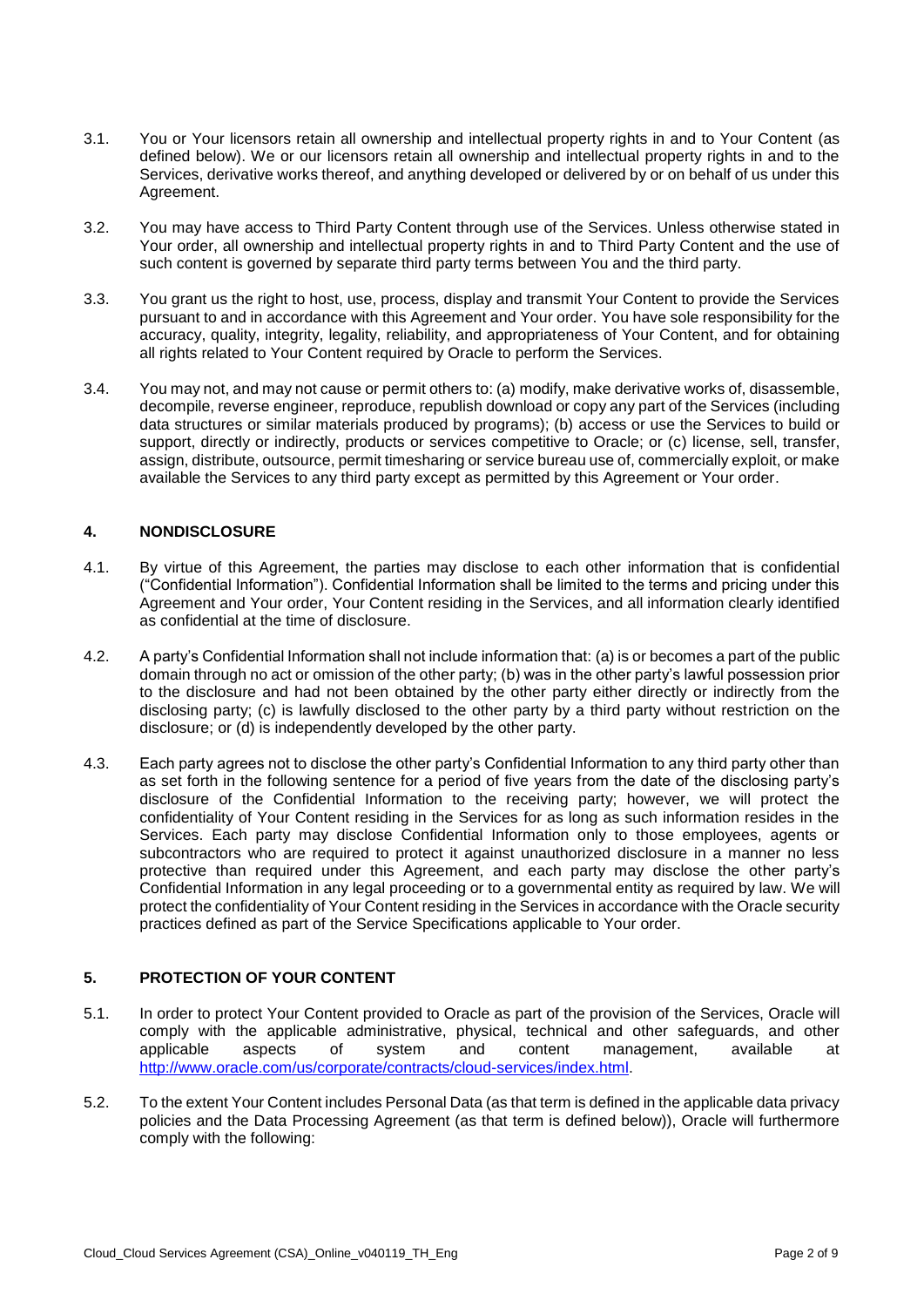- a. the relevant Oracle privacy policies applicable to [http://www.oracle.com/us/legal/privacy/overview/index.html;](http://www.oracle.com/us/legal/privacy/overview/index.html) and applicable to the Services, available at
- b. the applicable version of the Data Processing Agreement for Oracle Services (the "Data Processing Agreement"), unless stated otherwise in Your order. The version of the Data Processing Agreement applicable to Your order (a) is available at [https://www.oracle.com/corporate/contracts/cloud](https://www.oracle.com/corporate/contracts/cloud-services/contracts.html#data-processing)[services/contracts.html#data-processing](https://www.oracle.com/corporate/contracts/cloud-services/contracts.html#data-processing) and is incorporated herein by reference, and (b) will remain in force during the Services Period of Your order. In the event of any conflict between the terms of the Data Processing Agreement and the terms of the Service Specifications (including any applicable Oracle privacy policies), the terms of the Data Processing Agreement shall take precedence.
- 5.3. Without prejudice to Sections 5.1 and 5.2 above, You are responsible for (a) any required notices, consents and/or authorizations related to Your provision of, and our processing of, Your Content (including any Personal Data) as part of the Services, (b) any security vulnerabilities, and the consequences of such vulnerabilities, arising from Your Content, including any viruses, Trojan horses, worms or other harmful programming routines contained in Your Content, and (c) any use by You or Your Users of the Services in a manner that is inconsistent with the terms of this Agreement. To the extent You disclose or transmit Your Content to a third party, we are no longer responsible for the security, integrity or confidentiality of such content outside of Oracle's control.
- 5.4. Unless otherwise specified in Your order (including in the Service Specifications), Your Content may not include any sensitive or special data that imposes specific data security or data protection obligations on Oracle in addition to or different from those specified in the Service Specifications. If available for the Services, You may purchase additional services from us (e.g., Oracle Payment Card Industry Compliance Services) designed to address specific data security or data protection requirements applicable to such sensitive or special data You seek to include in Your Content.

#### **6. WARRANTIES, DISCLAIMERS AND EXCLUSIVE REMEDIES**

- 6.1. Each party represents that it has validly entered into this Agreement and that it has the power and authority to do so. We warrant that during the Services Period, we will perform the Services using commercially reasonable care and skill in all material respects as described in the Service Specifications. If the Services provided to You were not performed as warranted, You must promptly provide us with a written notice that describes the deficiency in the Services (including, as applicable, the service request number notifying us of the deficiency in the Services).
- 6.2. WE DO NOT WARRANT THAT THE SERVICES WILL BE PERFORMED ERROR-FREE OR UNINTERRUPTED, THAT WE WILL CORRECT ALL SERVICES ERRORS, OR THAT THE SERVICES WILL MEET YOUR REQUIREMENTS OR EXPECTATIONS. WE ARE NOT RESPONSIBLE FOR ANY ISSUES RELATED TO THE PERFORMANCE, OPERATION OR SECURITY OF THE SERVICES THAT ARISE FROM YOUR CONTENT OR THIRD PARTY CONTENT OR SERVICES PROVIDED BY THIRD PARTIES.
- 6.3. FOR ANY BREACH OF THE SERVICES WARRANTY, YOUR EXCLUSIVE REMEDY AND OUR ENTIRE LIABILITY SHALL BE THE CORRECTION OF THE DEFICIENT SERVICES THAT CAUSED THE BREACH OF WARRANTY, OR, IF WE CANNOT SUBSTANTIALLY CORRECT THE DEFICIENCY IN A COMMERCIALLY REASONABLE MANNER, YOU MAY END THE DEFICIENT SERVICES AND WE WILL REFUND TO YOU THE FEES FOR THE TERMINATED SERVICES THAT YOU PRE-PAID TO US FOR THE PERIOD FOLLOWING THE EFFECTIVE DATE OF TERMINATION.
- 6.4. TO THE EXTENT NOT PROHIBITED BY LAW, THESE WARRANTIES ARE EXCLUSIVE AND THERE ARE NO OTHER EXPRESS OR IMPLIED WARRANTIES OR CONDITIONS INCLUDING FOR SOFTWARE, HARDWARE, SYSTEMS, NETWORKS OR ENVIRONMENTS OR FOR MERCHANTABILITY, SATISFACTORY QUALITY AND FITNESS FOR A PARTICULAR PURPOSE.

# **7. LIMITATION OF LIABILITY**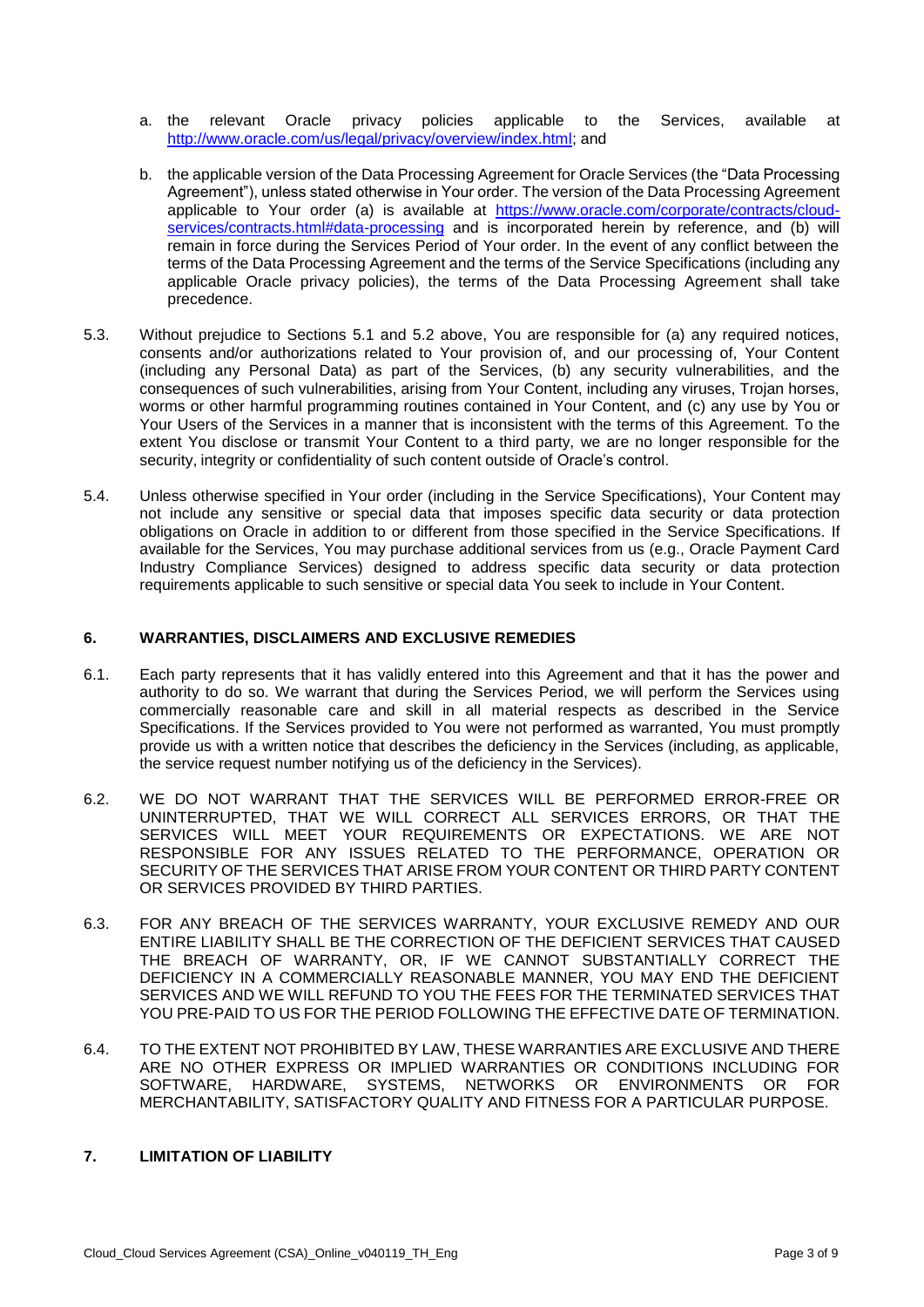- 7.1. IN NO EVENT WILL EITHER PARTY OR ITS AFFILIATES BE LIABLE FOR ANY INDIRECT, LOSS OF REVENUE, PROFITS (EXCLUDING FEES UNDER THIS AGREEMENT), SALES, DATA, CONSEQUENTIAL, INCIDENTAL, SPECIAL, PUNITIVE, OR EXEMPLARY DAMAGES, OR ANY DATA USE GOODWILL OR REPUTATION.
- 7.2. IN NO EVENT SHALL THE AGGREGATE LIABILITY OF ORACLE AND OUR AFFILIATES ARISING OUT OF OR RELATED TO THIS AGREEMENT OR YOUR ORDER, WHETHER IN CONTRACT, FOR THE SERVICES GIVING RISE TO THE LIABILITY DURING THE TWELVE (12) MONTHS TORT, OR OTHERWISE, EXCEED THE TOTAL AMOUNTS ACTUALLY PAID UNDER YOUR ORDER IMMEDIATELY PRECEDING THE EVENT GIVING RISE TO SUCH LIABILITY.

### **8. INDEMNIFICATION**

- 8.1. If a third party makes a claim against either You or Oracle ("Recipient" which may refer to You or us depending upon which party received the Material), that any information, design, specification, instruction, software, service, data, hardware, or material (collectively, "Material") furnished by either You or us ("Provider" which may refer to You or us depending on which party provided the Material) and used by the Recipient infringes the third party's intellectual property rights, the Provider, at the Provider's sole cost and expense, will defend the Recipient against the claim and indemnify the Recipient from the damages, liabilities, costs and expenses awarded by the court to the third party claiming infringement or the settlement agreed to by the Provider, if the Recipient does the following:
	- a. notifies the Provider promptly in writing, not later than 30 days after the Recipient receives notice of the claim (or sooner if required by applicable law);
	- b. gives the Provider sole control of the defense and any settlement negotiations; and
	- c. gives the Provider the information, authority and assistance the Provider needs to defend against or settle the claim.
- 8.2. If the Provider believes or it is determined that any of the Material may have violated a third party's intellectual property rights, the Provider may choose to either modify the Material to be non-infringing (while substantially preserving its utility or functionality) or obtain a license to allow for continued use, or if these alternatives are not commercially reasonable, the Provider may end the license for, and require return of, the applicable Material and refund any unused, prepaid fees the Recipient may have paid to the other party for such Material. If such return materially affects our ability to meet obligations under the relevant order, then we may, upon 30 days prior written notice, terminate the order. If such Material is third party technology and the terms of the third party license do not allow us to terminate the license, then we may, upon 30 days prior written notice, end the Services associated with such Material and refund any unused, prepaid fees for such Services.
- 8.3. The Provider will not indemnify the Recipient if the Recipient (a) alters the Material or uses it outside the scope of use identified in the Provider's user or program documentation or Service Specifications, or (b) uses a version of the Material which has been superseded, if the infringement claim could have been avoided by using an unaltered current version of the Material which was made available to the Recipient. The Provider will not indemnify the Recipient to the extent that an infringement claim is based upon any Material not furnished by the Provider. We will not indemnify You to the extent that an infringement claim is based on Third Party Content or any Material from a third party portal or other external source that is accessible or made available to You within or by the Services (e.g., a social media post from a third party blog or forum, a third party Web page accessed via a hyperlink, marketing data from third party data providers, etc.).
- 8.4. This Section 8 provides the parties' exclusive remedy for any infringement claims or damages.

#### **9. TERM AND TERMINATION**

- 9.1. This Agreement is valid for the order which this Agreement accompanies.
- 9.2. Services shall be provided for the Services Period defined in Your order.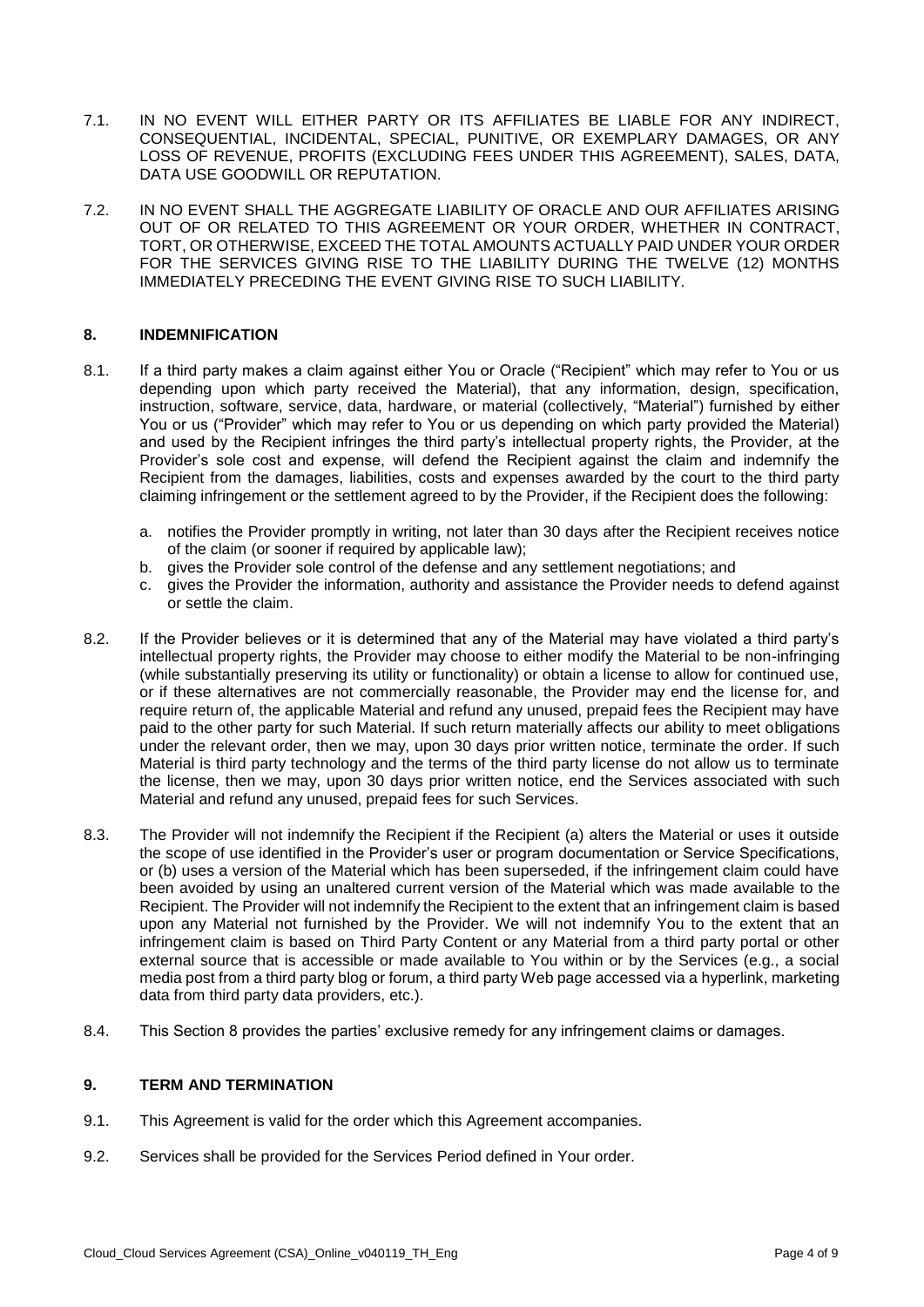- 9.3. We may suspend Your or Your Users' access to, or use of, the Services if we believe that (a) there is a significant threat to the functionality, security, integrity, or availability of the Services or any content, data, or applications in the Services; (b) You or Your Users are accessing or using the Services to commit an illegal act; or (c) there is a violation of the Acceptable Use Policy. When reasonably practicable and lawfully permitted, we will provide You with advance notice of any such suspension. We will use reasonable efforts to re-establish the Services promptly after we determine that the issue causing the suspension has been resolved. During any suspension period, we will make Your Content (as it existed on the suspension date) available to You. Any suspension under this Section shall not excuse You from Your obligation to make payments under this Agreement.
- 9.4. If either of us breaches a material term of this Agreement or any order and fails to correct the breach breaching party may terminate (a) in the case of breach of any order, the order under which the breach occurred, or (b) in the case of breach of the Agreement, the Agreement and any orders that have been placed under the Agreement. If we terminate any orders as specified in the preceding sentence, You must pay within 30 days all amounts that have accrued prior to such termination, as well as all sums remaining unpaid for the Services under such order(s) plus related taxes and expenses. Except for nonpayment of fees, the nonbreaching party may agree in its sole discretion to extend the 30 day period for so long as the breaching party continues reasonable efforts to cure the breach. You agree that if within 30 days of written specification of the breach, then the breaching party is in default and the non-You are in default under this Agreement, You may not use those Services ordered.
- 9.5. At the end of the Services Period, we will make Your Content (as it existed at the end of the Services Period) available for retrieval by You during a retrieval period set out in the Service Specifications. At the end of such retrieval period, and except as may be required by law, we will delete or otherwise render unrecoverable any of Your Content that remains in the Services. Our data deletion practices are described in more detail in the Service Specifications.
- 9.6. Provisions that survive termination or expiration of this Agreement are those relating to limitation of liability, indemnification, payment and others which by their nature are intended to survive.

#### **10. THIRD-PARTY CONTENT, SERVICES AND WEBSITES**

 10.1 The Services may enable You to link to, transfer Your Content or Third Party Content to, or otherwise Services"). Oracle does not control and is not responsible for Third Party Services. You are solely responsible for complying with the terms of access and use of Third Party Services, and if Oracle accesses or uses any Third Party Services on Your behalf to facilitate performance of the Services, You are solely responsible for ensuring that such access and use, including through passwords, credentials or tokens issued or otherwise made available to You,is authorized by the terms of access access, third parties' websites, platforms, content, products, services, and information ("Third Party and use for such services.

 If You transfer or cause the transfer of Your Content or Third Party Content from the Services to a Third Party Service or other location, that transfer constitutes a distribution by You and not by Oracle.

- 10.2 Any Third Party Content we make accessible is provided on an "as-is" and "as available" basis without any warranty of any kind. You acknowledge and agree that we are not responsible for, and have no obligation to control, monitor, or correct, Third Party Content. We disclaim all liabilities arising from or related to Third Party Content.
- 10.3 You acknowledge that: (i) the nature, type, quality and availability of Third Party Content may change at any time during the Services Period, and (ii) features of the Services that interoperate with Third availability of such third parties' respective application programming interfaces (APIs). We may need to update, change or modify the Services under this Agreement as a result of a change in, or unavailability of, such Third Party Content, Third Party Services or APIs. If any third party ceases to make its Third Party Content or APIs available on reasonable terms for the Services, as determined by us in our sole discretion, we may cease providing access to the affected Third Party Content or Third Party Services without any liability to You. Any changes to Third Party Content, Third Party Services or APIs, including Party Services such as Facebook™, YouTube™ and Twitter™, etc. , depend on the continuing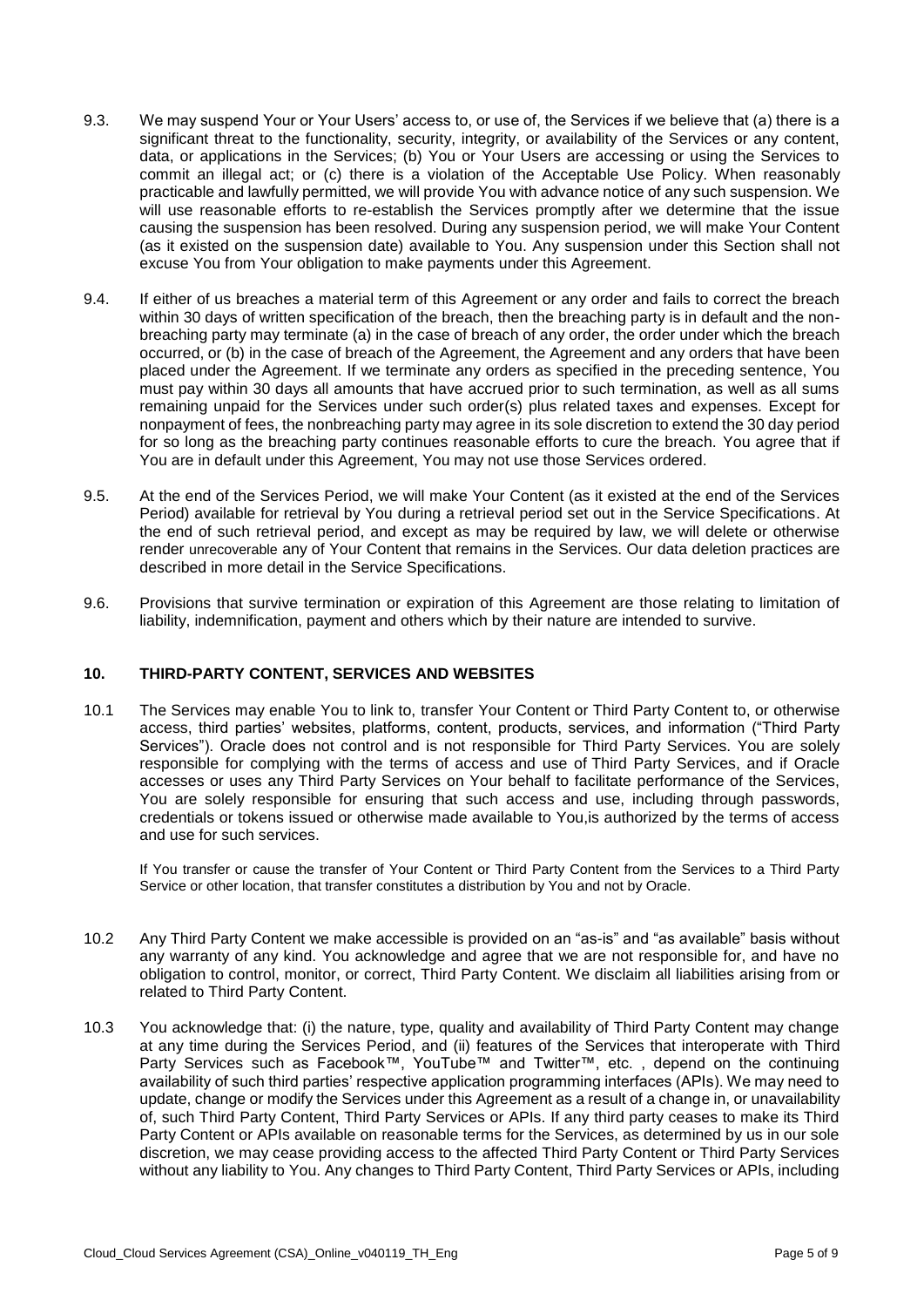their unavailability, during the Services Period does not affect Your obligations under this Agreement or the applicable order, and You will not be entitled to any refund, credit or other compensation due to any such changes.

## **11. SERVICE MONITORING, ANALYSES AND ORACLE SOFTWARE**

- 11.1. We continuously monitor the Services to facilitate Oracle's operation of the Services; to help resolve Your service requests; to detect and address threats to the functionality, security, integrity, and availability of the Services as well as any content, data, or applications in the Services; and to detect and address illegal acts or violations of the Acceptable Use Policy. Oracle monitoring tools do not collect or store any of Your Content residing in the Services, except as needed for such purposes. Oracle does not monitor, and does not address issues with, non-Oracle software provided by You or any of Your Users that is stored in, or run on or through, the Services. Information collected by Oracle monitoring tools (excluding Your Content) may also be used to assist in managing Oracle's product and service portfolio, to help Oracle address deficiencies in its product and service offerings, and for license management purposes.
- 11.2. We may (i) compile statistical and other information related to the performance, operation and use of the Services, and (ii) use data from the Services in aggregated form for security and operations management, to create statistical analyses, and for research and development purposes (clauses i and ii are collectively referred to as "Service Analyses"). We may make Service Analyses publicly available; however, Service Analyses will not incorporate Your Content, Personal Data or Confidential Information in a form that could serve to identify You or any individual. We retain all intellectual property rights in Service Analyses.
- 11.3. We may provide You with the ability to obtain certain Oracle Software (as defined below) for use with the Services. If we provide Oracle Software to You and do not specify separate terms for such software, then such Oracle Software is provided as part of the Services and You have the non-exclusive, worldwide, limited right to use such Oracle Software, subject to the terms of this Agreement and Your order (except for separately licensed elements of the Oracle Software, which separately licensed elements are governed by the applicable separate terms), solely to facilitate Your use of the Services. You may allow Your Users to use the Oracle Software for this purpose, and You are responsible for earlier of our notice (by web posting or otherwise) or the end of the Services associated with the Oracle Software. Notwithstanding the foregoing, if Oracle Software is licensed to You under separate terms, then Your use of such software is governed by the separate terms. Your right to use any part of the Oracle Software that is licensed under the separate terms is not restricted in any way by this Agreement. their compliance with the license terms. Your right to use any Oracle Software will terminate upon the

# **12. EXPORT**

- 12.1. Export laws and regulations of the United States and any other relevant local export laws and regulations apply to the Services. Such export laws govern use of the Services (including technical data) and any Services deliverables provided under this Agreement, and You and we each agree to comply with all such export laws and regulations (including "deemed export" and "deemed re-export" regulations). You agree that no data, information, software programs and/or materials resulting from or will be used for any purpose prohibited by these laws including, without limitation, nuclear, chemical, the Services (or direct product thereof) will be exported, directly or indirectly, in violation of these laws, or biological weapons proliferation, or development of missile technology.
- 12.2. You acknowledge that the Services are designed with capabilities for You and Your Users to access the Services without regard to geographic location and to transfer or otherwise move Your Content between the Services and other locations such as User workstations. You are solely responsible for the authorization and management of User accounts across geographic locations, as well as export control and geographic transfer of Your Content.

## **13. FORCE MAJEURE**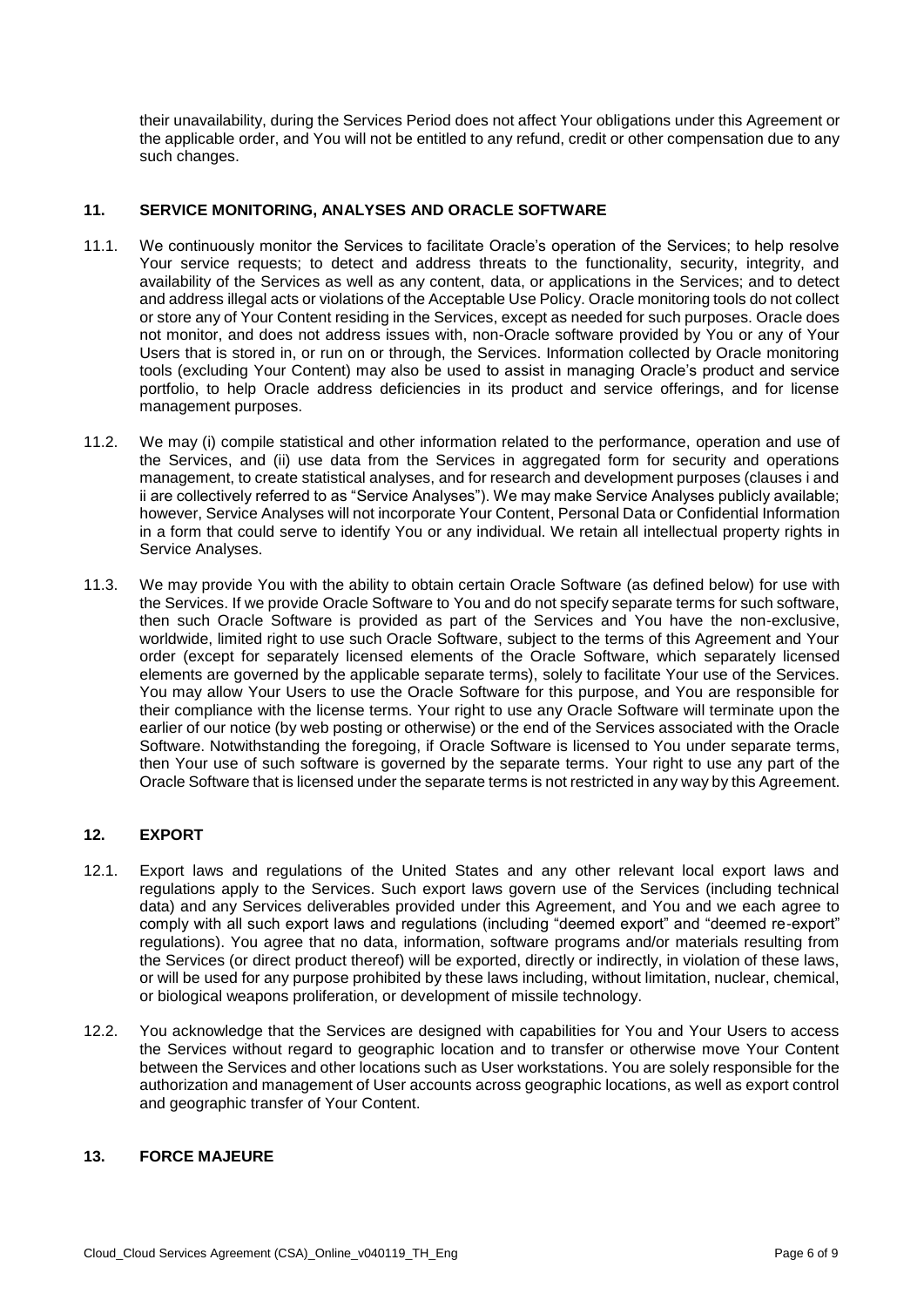Neither You nor we shall be responsible for failure or delay of performance if caused by: an act of war, hostility, or sabotage; act of God; pandemic; electrical, internet, or telecommunication outage that is not caused by the obligated party; government restrictions (including the denial or cancelation of any export, import or other license); or other event outside the reasonable control of the obligated party. Both You and we will use reasonable efforts to mitigate the effect of a force majeure event. If such event continues for more than 30 days, either of You or we may cancel unperformed Services and affected orders upon written notice. This Section does not excuse either party's obligation to take reasonable steps to follow its normal disaster recovery procedures or Your obligation to pay for the Services.

#### **14. GOVERNING LAW AND JURISDICTION**

 This Agreement is governed by the laws of Thailand and each party agrees to submit to the exclusive jurisdiction of, and venue in, the courts in Bangkok in any dispute arising out of or relating to this Agreement.

### **15. NOTICE**

- 15.1. Any notice required under this Agreement shall be provided to the other party in writing. If You have a legal dispute with us or if You wish to provide a notice under the Indemnification Section of this Agreement, or if You become subject to insolvency or other similar legal proceedings, You will promptly send written notice to: Oracle Corporation (Thailand) Co., Ltd at 16th Floor, Ramaland Building, 952 Rama IV Road, Suriyawong, Bangrak, Bangkok 10500, Thailand, Attention: General Counsel, Legal Department.
- 15.2. We may give notices applicable to our Services customers by means of a general notice on the Oracle portal for the Services, and notices specific to You by electronic mail to Your e-mail address on record in our account information or by written communication sent by first class mail or pre-paid post to Your address on record in our account information.

#### **16. ASSIGNMENT**

 You may not assign this Agreement or give or transfer the Services, or any interest in the Services, to another individual or entity.

### **17. OTHER**

- 17.1. We are an independent contractor, and each party agrees that no partnership, joint venture, or agency relationship exists between the parties.
- 17.2. Our business partners and other third parties, including any third parties with which the Services have integrations or that are retained by You to provide consulting services, implementation services or applications that interact with the Services, are independent of Oracle and are not Oracle's agents. We are not liable for, bound by, or responsible for any problems with the Services or Your Content arising due to any acts of any such business partner or third party, unless the business partner or third party is providing Services as our subcontractor on an engagement ordered under this Agreement and, if so, then only to the same extent as we would be responsible for our resources under this Agreement.
- 17.3. If any term of this Agreement is found to be invalid or unenforceable, the remaining provisions will remain effective and such term shall be replaced with another term consistent with the purpose and intent of this Agreement.
- 17.4. Except for actions for nonpayment or breach of Oracle's proprietary rights, no action, regardless of form, arising out of or relating to this Agreement may be brought by either party more than two years after the cause of action has accrued.
- 17.5. Prior to entering into an order governed by this Agreement, You are solely responsible for determining whether the Services meet Your technical, business or regulatory requirements. Oracle will cooperate with Your efforts to determine whether use of the standard Services are consistent with those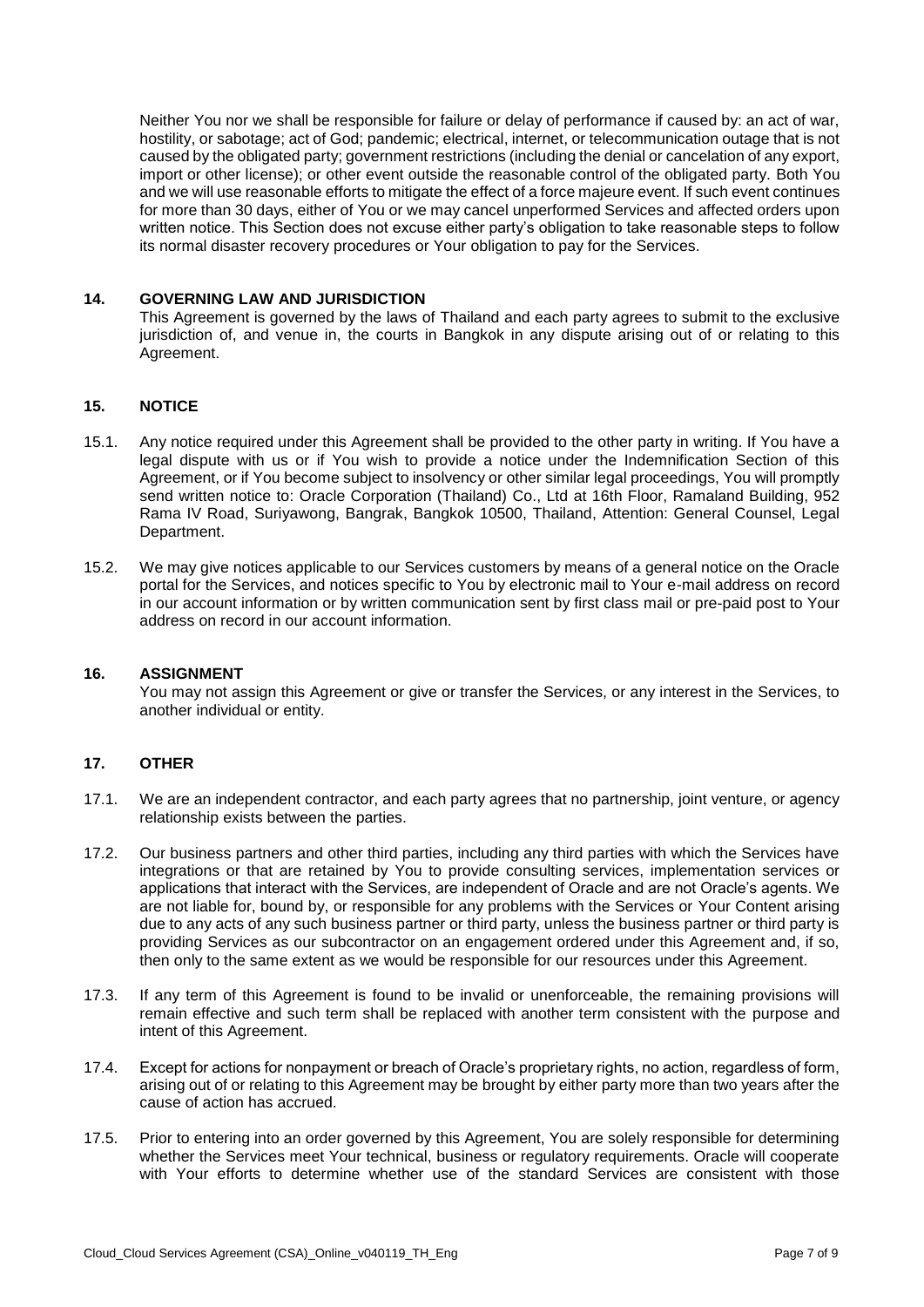requirements. Additional fees may apply to any additional work performed by Oracle or changes to the Services. You remain solely responsible for Your regulatory compliance in connection with Your use of the Services.

 17.6. Upon forty-five (45) days written notice and no more than once every twelve (12) months, Oracle may audit Your use of the Cloud Services to ensure Your use of the Cloud Services is in compliance with the terms of the applicable order and this Agreement . Any such audit shall not unreasonably interfere with Your normal business operations.

You agree to cooperate with Oracle's audit and to provide reasonable assistance and access to information reasonably requested by Oracle.

 The performance of the audit and non-public data obtained during the audit (including findings or reports that result from the audit) shall be subject to the provisions of section 4 (Nondisclosure) of this Agreement.

 If the audit identifies non-compliance, You agree to remedy (which may include, without limitation, the payment of any fees for additional Cloud Services) such non-compliance within 30 days of written notification of that non-compliance. You agree that Oracle shall not be responsible for any of Your costs incurred in cooperating with the audit.

### **18. ENTIRE AGREEMENT**

- 18.1. You agree that this Agreement and the information which is incorporated into this Agreement by written the applicable order, is the complete agreement for the Services ordered by You and supersedes all reference (including reference to information contained in a URL or referenced policy), together with prior or contemporaneous agreements or representations, written or oral, regarding such Services.
- 18.2. It is expressly agreed that the terms of this Agreement and any Oracle order shall supersede the terms in any purchase order, procurement internet portal, or other similar non-Oracle document and no terms included in any such purchase order, portal, or other non-Oracle document shall apply to the Services ordered. In the event of any inconsistencies between the terms of an order and the Agreement, the order shall take precedence; however, unless expressly stated otherwise in an order, the terms of the Data Processing Agreement shall take precedence over any inconsistent terms in an order. This Agreement and orders hereunder may not be modified and the rights and restrictions may not be altered or waived except in a writing signed or accepted online by authorized representatives of You and of Oracle; however, Oracle may update the Service Specifications, including by posting updated documents on Oracle's websites. No third party beneficiary relationships are created by this Agreement.

#### **19. AGREEMENT DEFINITIONS**

- 19.1. "**Oracle Software**" means any software agent, application or tool that Oracle makes available to You for download specifically for purposes of facilitating Your access to, operation of, and/or use with, the Services.
- 19.2. "**Program Documentation**" refers to the user manuals, help windows, readme files for the Services and any Oracle Software. You may access the documentation online at<http://oracle.com/contracts>or such other address specified by Oracle.
- 19.3. "**Service Specifications**" means the following documents, as applicable to the Services under Your order: (a) the Oracle Cloud Hosting and Delivery Policies, the Program Documentation, the Oracle privacy policies; and (c) any other Oracle documents that are referenced in or incorporated into Your order. The following do not apply to any non-Cloud Oracle service offerings acquired in Your order, such as professional services: the Oracle Cloud Hosting and Delivery Policies and Program Documentation. The following do not apply to any Oracle Software: the Oracle Cloud Hosting and Delivery Policies, Oracle service descriptions, and the Data Processing Agreement. service descriptions, and the Data Processing Agreement described in this Agreement; (b) Oracle's